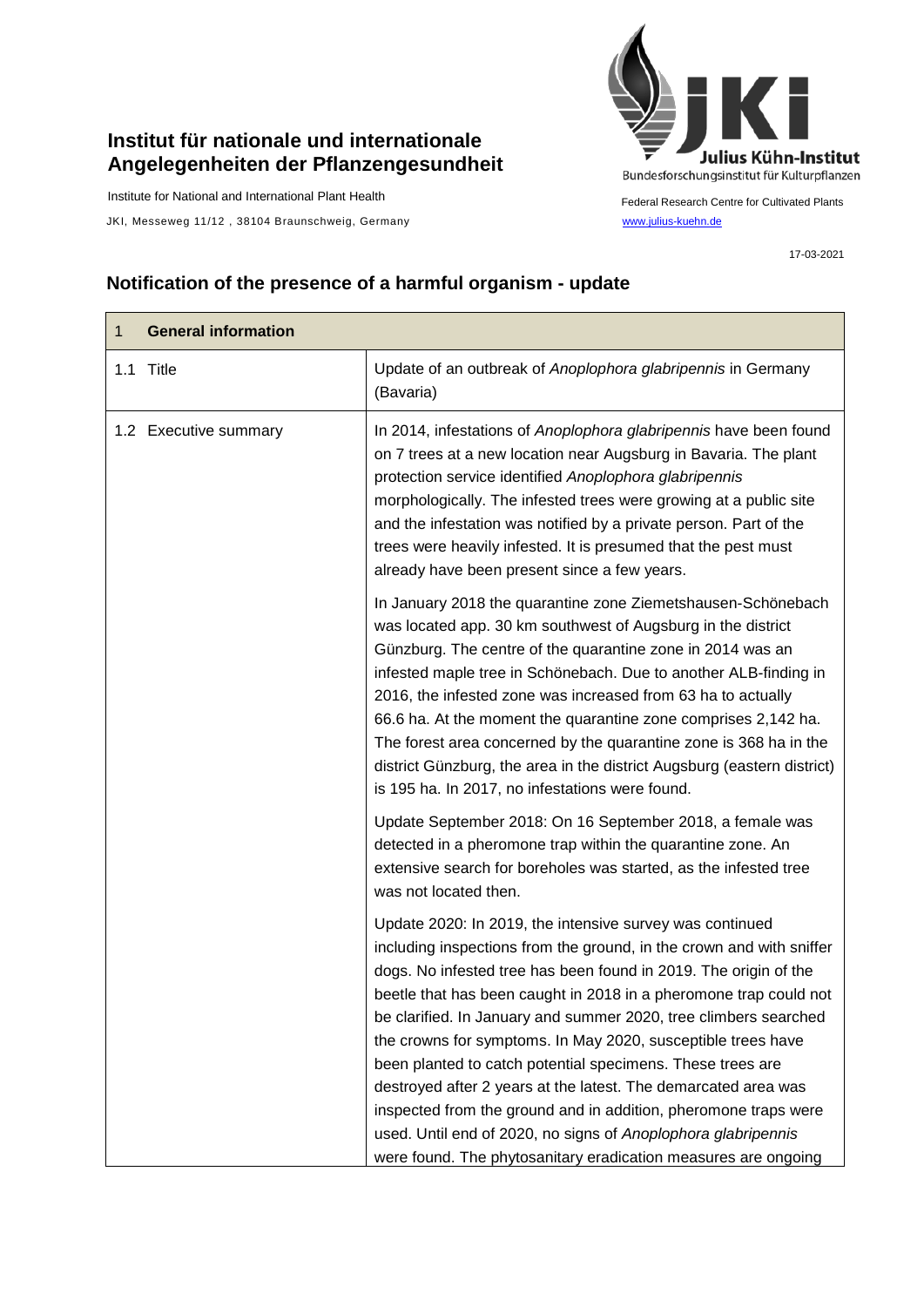|                |                                                                                                                                          | at least until December 2022 because of the detected female in<br>2018 in a pheromone trap within the quarantine zone. |  |
|----------------|------------------------------------------------------------------------------------------------------------------------------------------|------------------------------------------------------------------------------------------------------------------------|--|
| 2              | Information concerning the single authority and responsible persons                                                                      |                                                                                                                        |  |
| 2.1            | Notification from                                                                                                                        | Julius Kühn-Institut (JKI),<br>Institute for National and International Plant Health, Germany                          |  |
|                | 2.2 Official contact:                                                                                                                    | Katrin Kaminski,<br>Tel: +49(0)531 299 3378, outbreaks@julius-kuehn.de                                                 |  |
| 3              | <b>Location</b>                                                                                                                          |                                                                                                                        |  |
| 3.1            | Location                                                                                                                                 | Ziemetshausen in Bavaria                                                                                               |  |
| $\overline{4}$ | Reason of the notification and the pest status                                                                                           |                                                                                                                        |  |
|                | 4.1 First finding in Germany or in<br>the area                                                                                           | Confirmed appearance of the pest in part of the territory of<br>Germany.                                               |  |
|                | 4.2 Pest status of the area where<br>the harmful organism has<br>been found present, after the<br>official confirmation.                 | Transient: actionable, under eradication                                                                               |  |
|                | 4.3 Pest status in Germany before<br>the official confirmation of the<br>presence, or suspected<br>presence, of the harmful<br>organism. | Transient: actionable, under eradication                                                                               |  |
|                | 4.4 Pest status in Germany after<br>the official confirmation of the<br>presence of the harmful<br>organism.                             | Transient: actionable, under eradication                                                                               |  |
| 5              |                                                                                                                                          | Finding, sampling, testing and confirmation of the harmful organism                                                    |  |
| 5.1            | How the presence or<br>appearance of the harmful<br>organism was found.                                                                  | Information submitted by professional operators, laboratories or<br>other persons.                                     |  |
|                | 5.2 Date of finding:                                                                                                                     | 14-10-2014                                                                                                             |  |
| 5.3            | Diagnostic method                                                                                                                        | The plant protection service identified Anoplophora glabripennis<br>morphologically.                                   |  |
|                | 5.4 Date of official confirmation of<br>the harmful organism's<br>identity.                                                              | 14-10-2014                                                                                                             |  |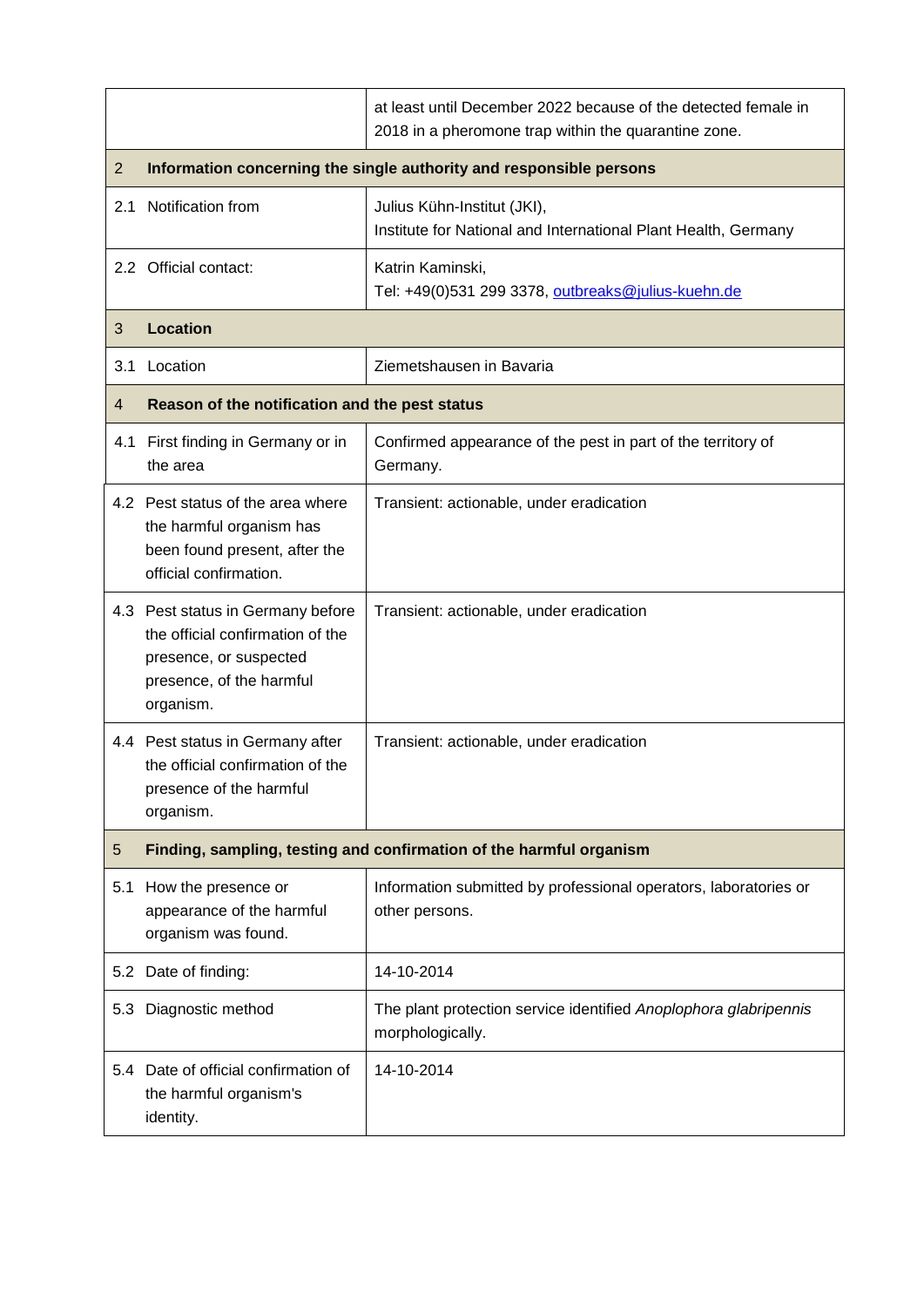| 6   |                                                                 | Infested area, and the severity and source of the outbreak in that area                                                                                                                                                                                                                                                                                                                                                                                                                                                                                                        |
|-----|-----------------------------------------------------------------|--------------------------------------------------------------------------------------------------------------------------------------------------------------------------------------------------------------------------------------------------------------------------------------------------------------------------------------------------------------------------------------------------------------------------------------------------------------------------------------------------------------------------------------------------------------------------------|
| 6.1 | Size and delimitation of the<br>infested area.                  | <b>Schönebach</b><br>Plan des abgegrenzten Gebietes (Quarantänezone) bestehend aus einer Pufferzone und einer<br>Befallszone, festgesetzt mit der Allgemeinverfügung der Bayerischen Landesanstalt für Landwirtschaft<br>über Maßnahmen zur Bekämpfung des Asiatischen Laubholzbockkäfers vom 09.09.2016<br>Legende<br>Abgegrenztes Gebiet<br>Befallszone<br>Landkreisgrenze<br>Waldflächen AELF Krumbach<br>1.000<br>Waldflächen AELF Augsburg<br>Meter<br>Geobasisdaten: © Bayerische Vermessungsverwaltung<br>Kartenerstellung: Bayerische Landesanstalt für Landwirtschaft |
|     | 6.2 Characteristics of the infested<br>area and its vicinity.   | Open air - other: public sites<br>Plant already planted, not to be reproduced or moved.                                                                                                                                                                                                                                                                                                                                                                                                                                                                                        |
|     | 6.3 Host plants in the infested<br>area and its vicinity        | Acer, Aesculus, Betula, Salix                                                                                                                                                                                                                                                                                                                                                                                                                                                                                                                                                  |
|     | 6.4 Infested plant(s), plant<br>product(s) and other object(s). | Acer, Aesculus, Betula, Salix<br>118 trees and shrubs found to be infested until the end of 2020.                                                                                                                                                                                                                                                                                                                                                                                                                                                                              |
|     | 6.5 Severity of the outbreak.                                   | Part of the trees were heavily infested. It is presumed that the pest<br>must already have been present since a few years.                                                                                                                                                                                                                                                                                                                                                                                                                                                     |
|     | 6.6 Source of the outbreak                                      | Unknown                                                                                                                                                                                                                                                                                                                                                                                                                                                                                                                                                                        |
| 7   | <b>Official phytosanitary measures</b>                          |                                                                                                                                                                                                                                                                                                                                                                                                                                                                                                                                                                                |
| 7.1 | Adoption of official<br>phytosanitary measures.                 | Official phytosanitary measures have been taken. Those measures<br>are taken inside the demarcated area.                                                                                                                                                                                                                                                                                                                                                                                                                                                                       |